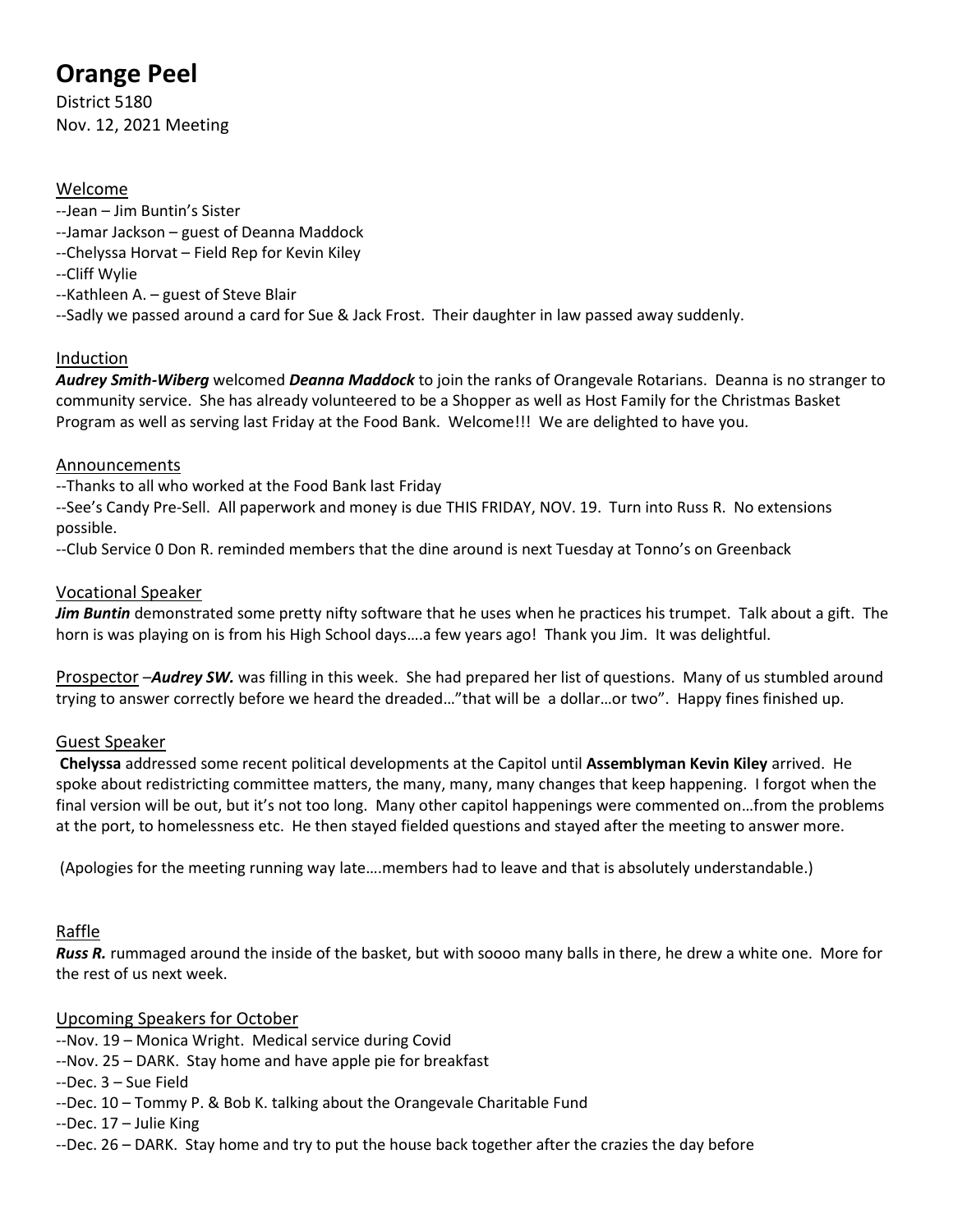Jobs for Next Week Greeters – *Mitch C. & Kirk C.* (be there at 6:30am) Invocator – *Phyllis M.* Vocational – *Mitch Clouse* Raffle Ticket Seller – *Russ R.* (be there at 6:30am)

Pictures following thanks to *Bob K., Lorie R.*